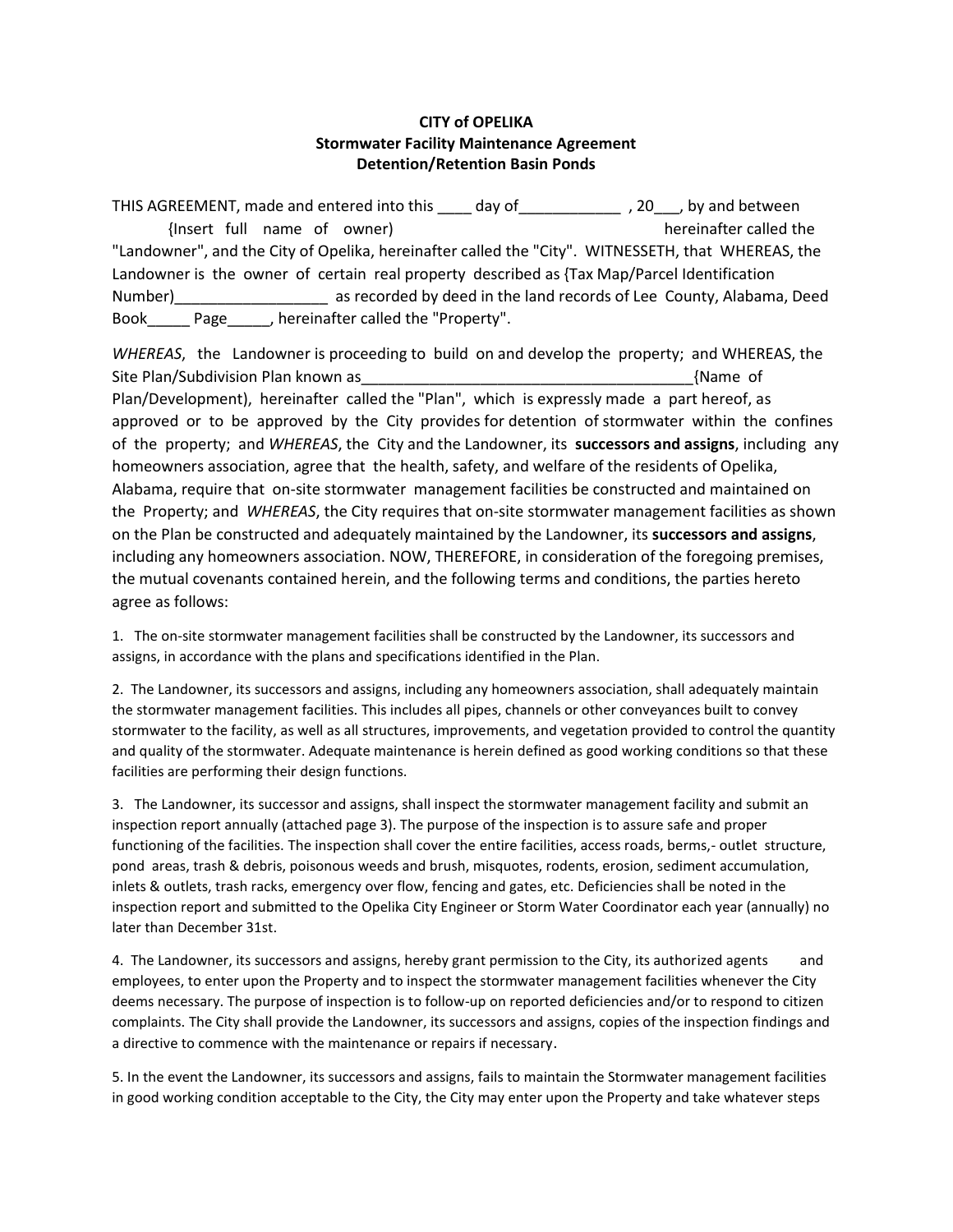necessary to correct deficiencies identified in the inspection report and to charge the costs of such repairs to the Landowner, its successors and assigns.

This provision shall not be construed to allow the City to erect any structure of permanent nature on the land of the Landowner outside of the easement for the stormwater management facilities. It is expressly understood and agreed that the City is under no obligation to routinely maintain or repair said facilities, and in no event shall this Agreement be construed to impose any such obligation on the City.

6. The Landowner, its successors and assigns, will perform the work necessary to keep these facilities in good working order as appropriate. In the event a maintenance schedule for the stormwater management facilities (including sediment removal) is outline on the approved plans, the schedule will be followed.

7. In the event the City pursuant to the Agreement, performs work of any nature, or expends any funds in the performance of said work for labor, use of equipment, supplies, materials, City attorney fees, costs and expenses of collection and the like, the Landowner, its successors and assigns, shall reimburse the City upon demand, within thirty (30) days of receipt thereof for all actual costs incurred by the City hereunder.

8. This Agreement imposes no liability of any kind whatsoever on the City and the Landowner agrees to hold the City harmless from any liability in the event the stormwater management facilities fail to operate properly. The Landowner also agrees to indemnify the City for any alleged liability under this agreement or in regard to the facilities.

9. This Agreement shall be recorded among the land records of Lee County, Alabama, and shall constitute a permanent recorded tied to or covenant running with the land, and shall be binding on the Landowner, its administrators, executors, assigns, heirs and any other successors in the interests, including any homeowners association.

\_\_\_\_\_\_\_\_\_\_\_\_\_\_\_\_\_\_\_\_\_\_\_\_\_\_\_\_\_\_\_\_\_\_\_\_\_\_\_\_\_\_\_\_\_\_\_\_\_\_\_\_\_\_\_\_\_\_\_\_\_\_\_\_\_\_\_\_\_\_\_\_\_\_\_\_\_\_\_\_

WITNESS the following signatures and seals:

Company/Corporation/Partnership Name (Seal) \_\_\_\_\_\_\_\_\_\_\_\_\_\_\_\_\_\_\_\_\_\_\_\_\_\_\_\_\_\_\_\_\_\_\_\_\_\_\_\_\_\_\_\_\_\_\_\_\_\_\_\_\_\_\_\_\_\_\_\_\_\_\_\_\_\_\_\_\_\_\_\_\_\_\_\_\_\_\_\_ By: \_\_\_\_\_\_\_\_\_\_\_\_\_\_\_\_\_\_\_\_\_\_\_\_\_\_\_\_\_\_\_\_\_\_\_\_\_\_\_\_\_\_\_\_\_\_\_\_\_\_\_\_\_\_\_\_\_\_\_\_\_\_\_\_\_\_\_\_\_\_\_\_\_\_\_\_\_ \_\_\_\_\_\_\_\_\_\_\_\_\_\_\_\_\_\_\_\_\_\_\_\_\_\_\_\_\_\_\_\_\_\_\_\_\_\_\_\_\_\_\_\_\_\_\_\_\_\_\_\_\_\_\_\_\_\_\_\_\_\_\_\_\_\_\_\_\_\_\_\_\_\_\_\_\_\_\_\_ (Type Name and Title) \_\_\_\_\_\_\_\_\_\_\_\_\_\_\_\_\_\_\_\_\_\_\_\_\_\_\_\_\_\_\_\_\_\_\_\_\_\_\_\_\_\_\_\_\_\_\_\_\_\_\_\_\_\_\_\_\_\_\_\_\_\_\_\_\_\_\_\_\_\_\_\_\_\_\_\_\_\_\_ The foregoing Agreement was acknowledged before me this day of 20 by the contract of the contract of the NOTARY PUBLIC. My Commission Expires: Approved as to Form: \_\_\_\_\_\_\_\_\_\_\_\_\_\_\_\_\_\_\_\_\_\_\_\_\_\_\_\_\_\_\_\_\_\_\_\_\_\_\_\_\_\_\_\_\_\_\_\_\_ City Attorney **Date** <http://www.opelika-al.gov/Default.asp?ID=2262&pg=Storm+Water+POST+Construction+BMP>